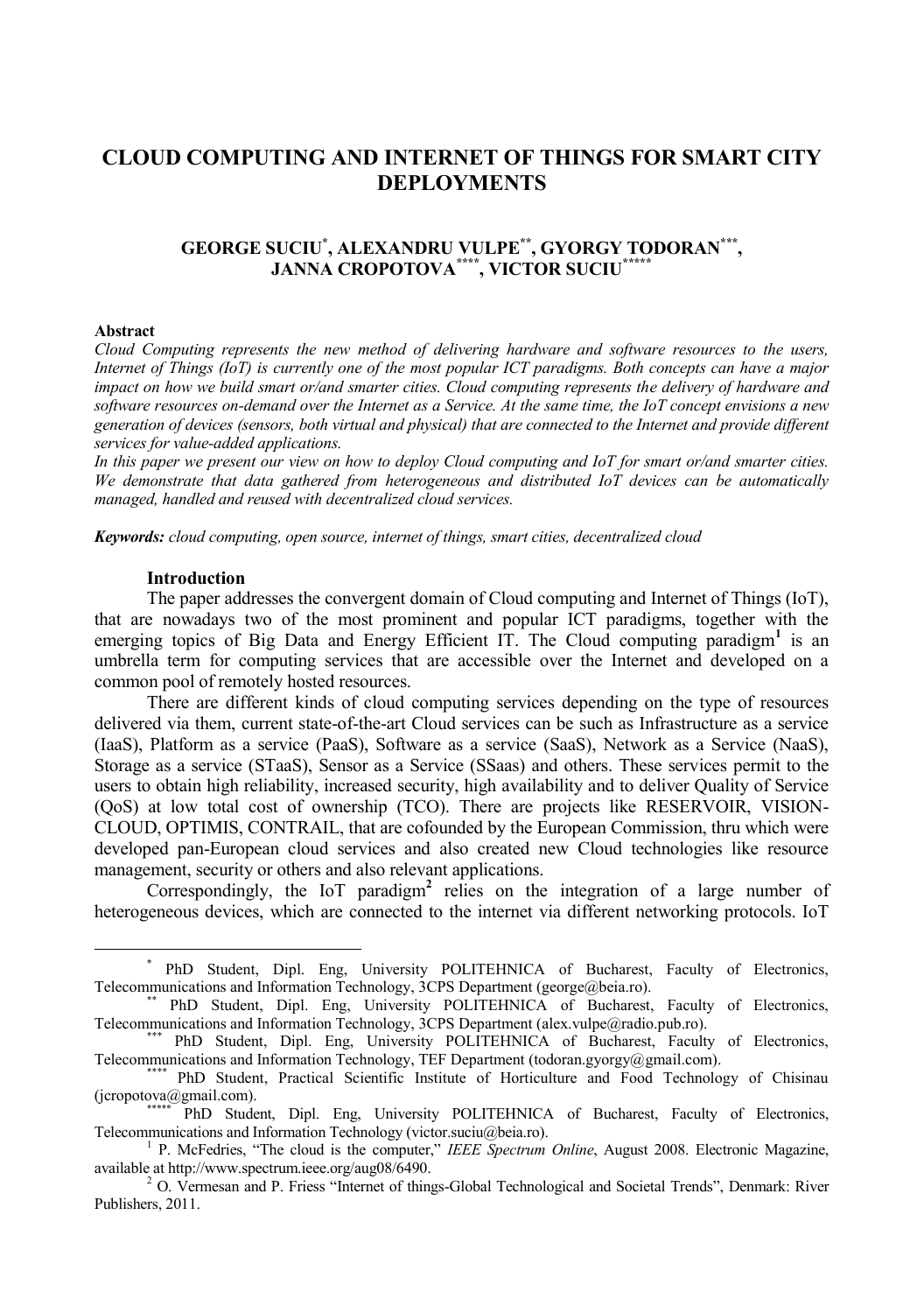$\overline{a}$ 

permits the communication between different sensors connected to the Internet and the use of their services towards relevant applications. The concept was originally coined and introduced by MIT, Auto-ID Center and closely linked to RFID (Radio Frequency Identification) and electronic product code (EPC). Similarly the EC has financed a number of FP7 projects in the area of IoT (IOT-A, iCore, BUTLER, SENSEI).

The importance of our research derives from the fact that we propose ways thru which the Cloud and IoT concepts can be used in the context of Smart Cities. Therefore, our main objective is to propose a framework for cloud-based management of data received from sensor devices that can be used for Smart Cities scenarios. We will describe related work and their shortcomings that our research aims to address and present the adopted research methodology and implementation framework.

## **1.RELATED WORK**

Already at the emerging of Cloud and IoT technologies, it has become clear that there is a need of convergence. Furthermore, integration with green energy efforts is a current hot research topic. IoT applications are using a wide range of heterogeneous distributed sensor network. They need to handle a huge number of sensor streams, and could benefit from the distributed elastic storage capacities of cloud computing systems. This cloud structures can boost the computational capabilities of IoT applications, permitting to several multi-sensor applications to perform complex big data processing that is subject to different QoS constraints. Other IoT services like large scale sensing experiments or smart city applications can benefit from a utility-based model, which is based on the on-demand delivery of IoT services over a cloud infrastructure.

A current state of the art about EU FIRE**<sup>3</sup>** projects is presented in Fig. 1.



Fig. 1. List of current IoT and Cloud eco-system

<sup>&</sup>lt;sup>3</sup> EU FIRE project - http://www.ict-fire.eu/home/fire-projects.html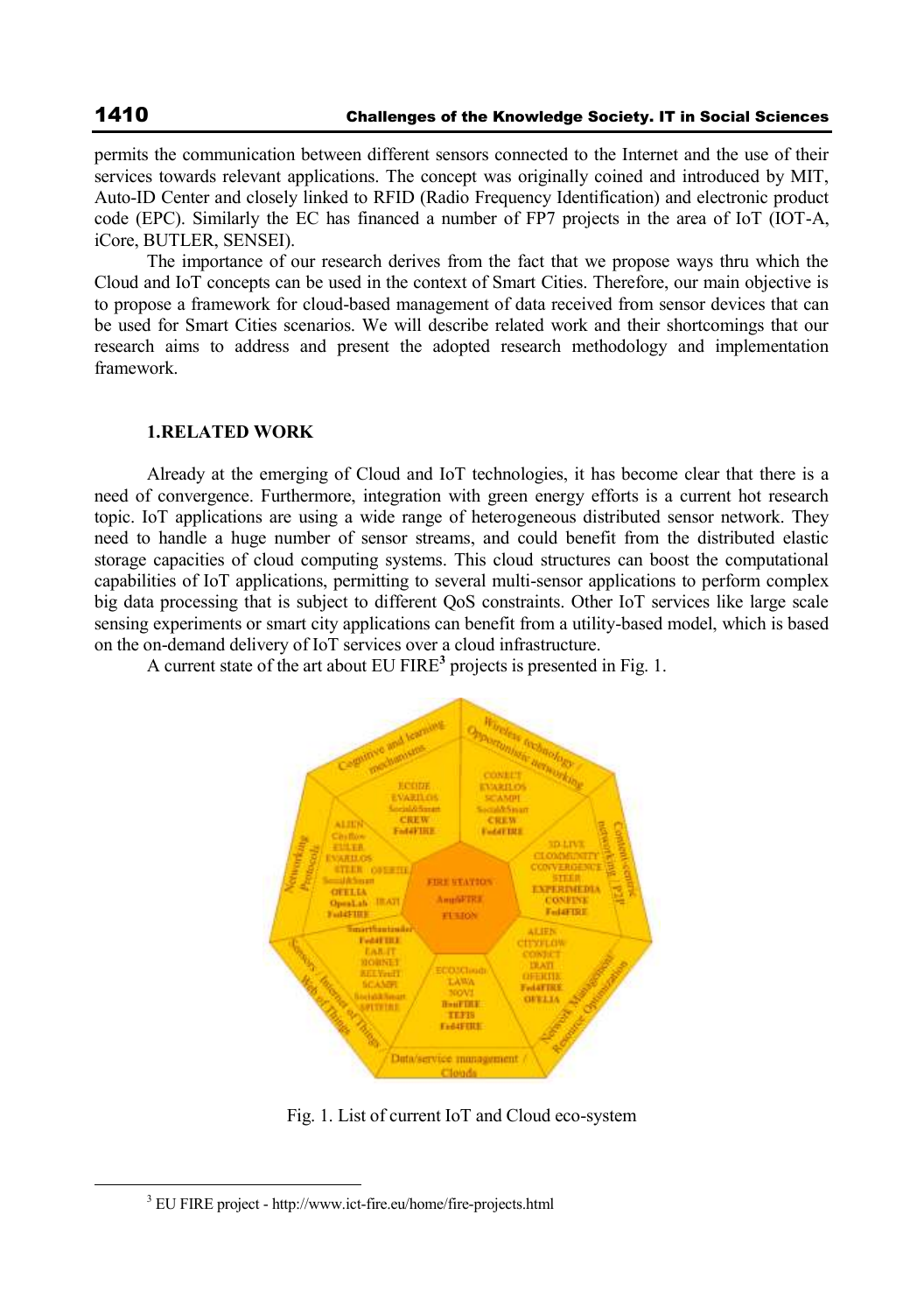## George Suciu, Alexandru Vulpe, Gyorgy Todoran, Janna Cropotova, Victor Suciu 1411

A number of projects originated from Machine-to-Machine (M2M)**<sup>4</sup>** but the current state of art of M2M platforms is quite fragmented and there is not a single view toward an interoperable smart object world. The M2M commercial platforms are vertically focused on solving specific sector issues and are tightly integrated with applications. This approach, taken from the telemetry legacy applications, has created a bunch of sensor devices not interoperable with each other, with high boundaries and integration possible only at database or presentation layers, without possibility of efficiently applying big data mining approaches.

For many years, M2M deployments were based on proprietary/custom applications and networking infrastructures, which were typically expensive to build, manage and maintain. Today's market for sensor devices is a hotbed of idea generation, as the prospect of embedding intelligence in the form of M2M technology into mobile devices has everyone excited about the possibilities**<sup>5</sup>** . The current market is already filled up with devices that can track everything from blood-glucose levels to traffic patterns.

As an example, SmartSantander proposes a unique in the world city-scale experimental research facility in support of typical applications and services for a smart city. The facility will comprise more than 20,000 sensors and will be based on a real life IoT deployment in an urban setting. The core of the facility will be located in the city of Santander, the capital of the region of Cantabria situated on the north coast of Spain, and its surroundings. SmartSantander will enable the Future Internet of Things to become a reality**<sup>6</sup>** .

## **2. PROPOSED CONCEPT**

## **2.1. Research Methodology**

 $\overline{a}$ 

With our study we would extend the advances of IoT and cloud computing, by highly innovative and scalable service platforms through which to enable smart city services. The paper analyzes the gaps and designs solutions of how cloud computing is applicable to real-time data from embedded applications, thus unifying the IoT and cloud paradigms.

The vision is to propose a concept for a cloud open-platform integration of existing M2M approaches. The sensor and communication device manufacturing community is only one part of the model, where the application and service side is pushing for enablers to seamlessly access to widely distributed, real-time data from the environment. Throughout the recent past years, the concept of open-platform development, management and monitoring has emerged, basically solving again problems mainly from the technological point only in specific sectors.

In Cloud Computing, the word CLOUD is used as a metaphor for "the Internet," so the phrase cloud computing means "a type of Internet-based computing", where different services – such as servers, storage and applications – are delivered to an organization's computers and devices through the Internet. Similarly to IoT, a Cloud is a type of parallel and distributed system consisting of a collection of interconnected and virtualized computers that are dynamically provisioned and

<sup>4</sup> M. Kranz, L. Roalter, and F. Michahelles, "Things That Twitter: Social Networks and the Internet of Things", *What can the Internet of Things do for the Citizen (CIoT) Workshop at The Eighth International Conference on Pervasive Computing (Pervasive 2010)*, Helsinki, Finland, May 2010.

 $5$  G. C. Fox, S. Kamburugamuve, and R. Hartman, "Architecture and Measured Characteristics of a Cloud Based Internet of Things" *API Workshop 13-IoT Internet of Things, Machine to Machine and Smart Services Applications (IoT 2012) at The 2012 International Conference on Collaboration Technologies and Systems (CTS 2012)* May, 2012.

 $6$  Future Internet Research & Experimentation - http://www.smartsantander.eu/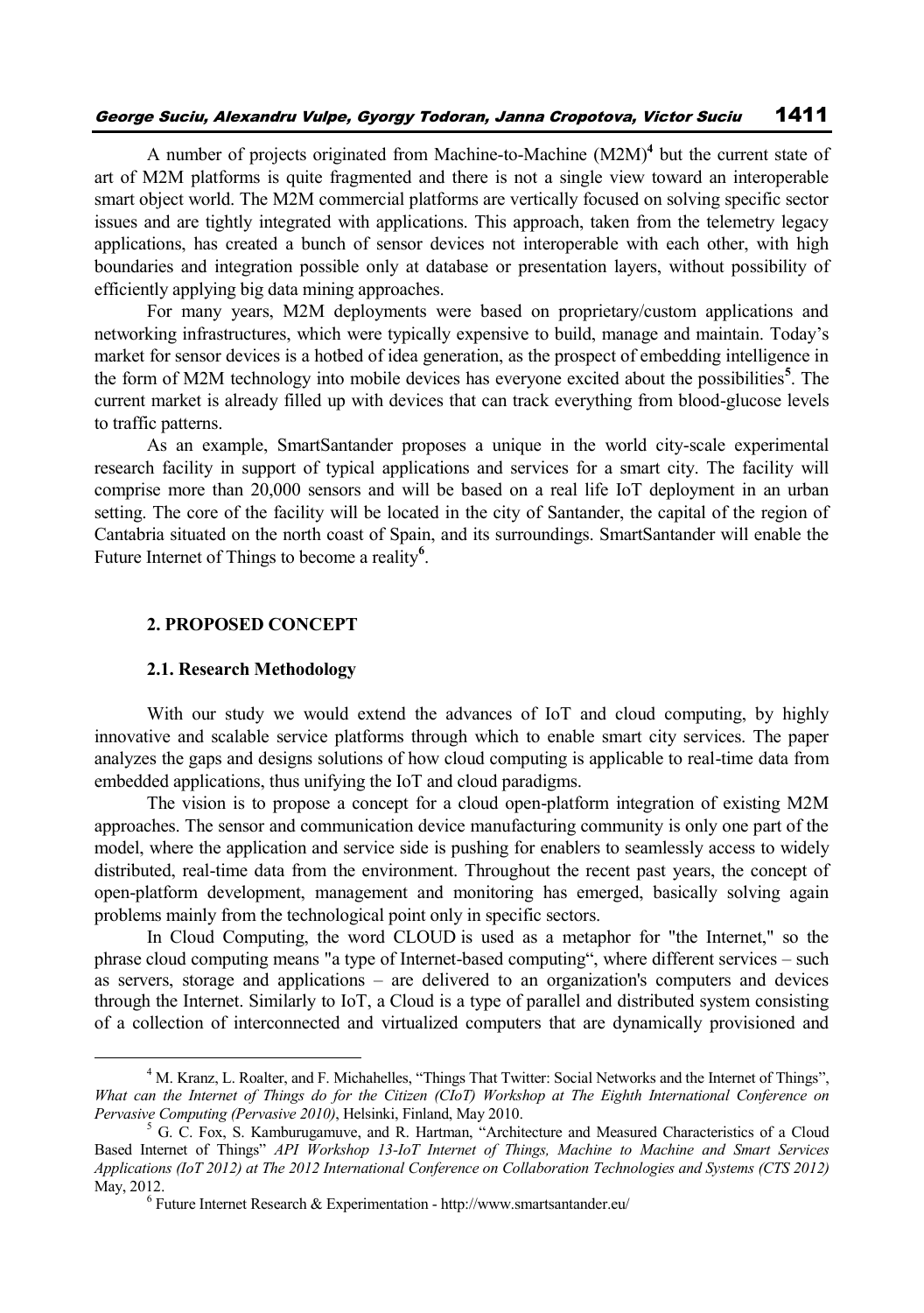presented as one or more unified computing resources based on service-level agreements established through negotiation between the service provider and consumers**<sup>7</sup>** .

The concept will focus on a Smart City cloud interoperability and connectivity scenario based on the SaaS delivery model. This approach holds the immense promise of reducing capital and infrastructure costs while improving efficiencies of service provision within the Smart City framework. SaaS delivers software over the Internet, that eliminates the need to install and run the application on private servers, simplifies maintenance and enables customers to use applications remotely through IoT from anywhere in the world.

#### **2.2. Conceptual framework**

The framework proposes to design and implement an interoperable decentralized open source cloud platform for IoT applications, with the main objective to enhance existing M2M and their IoT foundations.

We will introduce in this chapter SlapOS, an open source Cloud Operating system which was inspired by recent research in Grid Computing and in particular by BonjourGrid**<sup>8</sup>** . Slapos is a meta Desktop Grid middleware for the coordination of multiple instances of Desktop Grid middleware. It is based on the motto that "everything is a process".

#### **2.3. Cloud and IoT Architecture**

SlapOS is based on a Master and Slave design. In this chapter we are going to provide an overview of SlapOS architecture and are going in particular to explain the role of Master node and Slave nodes, as well as the software components which they rely on to operate a distributed cloud for telemetry applications.

Slave nodes request to Master nodes which software they should install, which software they show run and report to Master node how much resources each running software has been using for a certain period of time. Master nodes keep track of available slave node capacity and available software. Master node also acts as a Web portal and Web service so that end users and software bots can request software instances which are instantiated and run on Slave nodes. Master nodes are stateful. Slave nodes are stateless. More precisely, all information required to rebuild a Slave node is stored in the Master node. This may include the URL of a backup service which keeps an online copy of data so that in case of failure of a Slave node, a replacement Slave node can be rebuilt with the same data**<sup>9</sup>** .

It is thus very important to make sure that the state data present in Master node is well protected. This could be implemented by hosting Master node on a trusted IaaS infrastructure with redundant resource. Or - better - by hosting multiple Master nodes on many Slave nodes located in different regions of the world thanks to appropriate data redundancy heuristic. We are touching here the first reflexive nature of SlapOS. A SlapOS master is normally a running instance of SlapOS Master software instantiated on a collection of Slave nodes which, together, form a trusted hosting infrastructure. In other terms, SlapOS is self-hosted, as seen in Fig. 2.

 $\overline{a}$ 

<sup>7</sup> R. Buyya, et.al. "Market-oriented cloud computing: Vision, hype, and reality for delivering it services as computing utilities", *CoRR*, 2008.

J.P. Smets-Solanes, C. Cerin, and R. Courteaud, "SlapOS: A Multi-Purpose Distributed Cloud Operating System Based on an ERP Billing Model," *IEEE International Conference on Services Computing (SCC)*, pp.765-766, July 2011.

<sup>9</sup> G. Suciu, C. Cernat, G. Todoran, V. Suciu, V. Poenaru, T. Militaru, and S. Halunga, "A solution for implementing resilience in open source Cloud platforms", *9th International Conference on Communications, COMM 2012, IEEE Communications Society,* pp. 335-338, June 2012.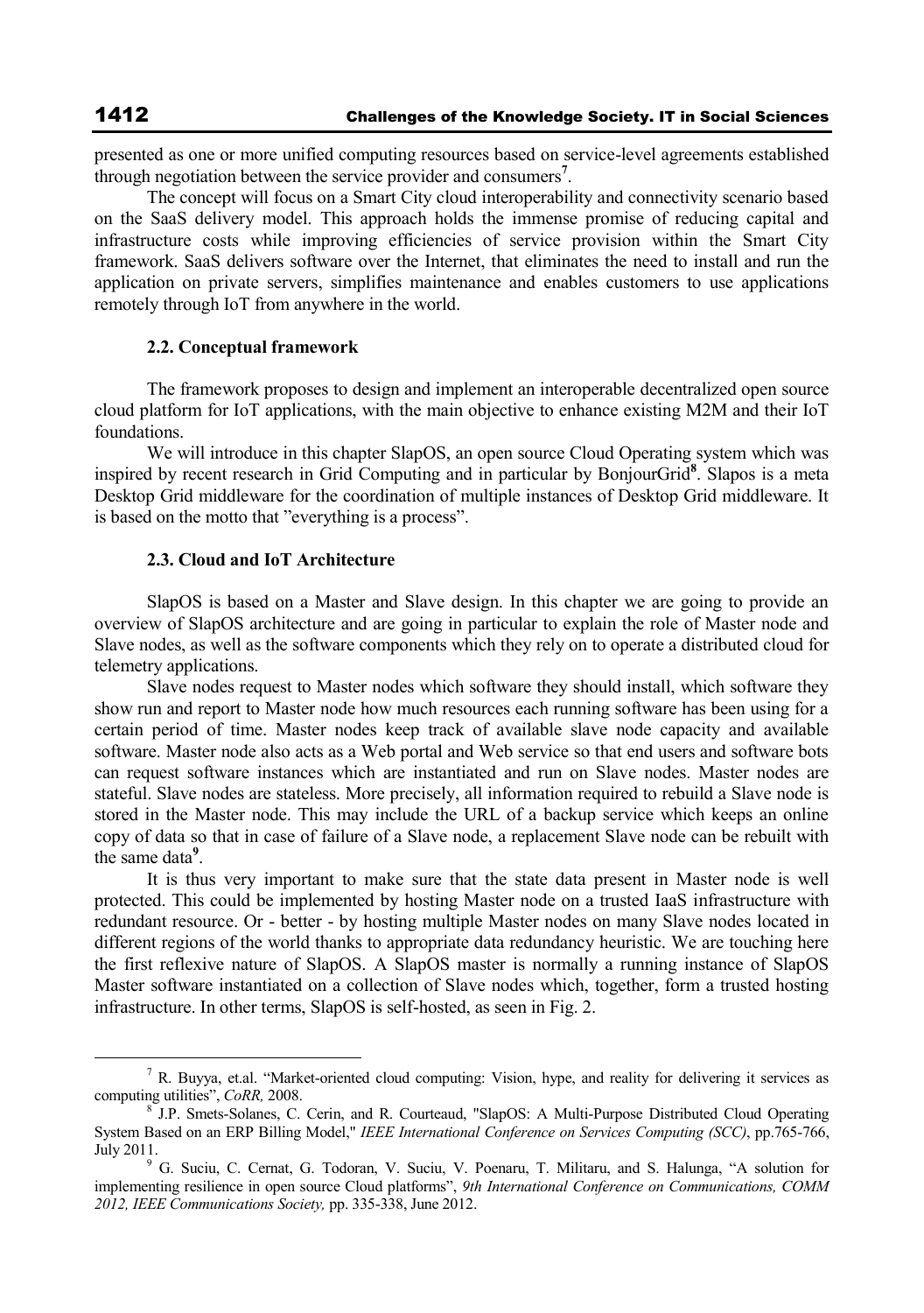## George Suciu, Alexandru Vulpe, Gyorgy Todoran, Janna Cropotova, Victor Suciu 1413

SlapOS master nodes keep track of the identity of all parties which are involved in the process of requesting Cloud resources, accounting Cloud resources and billing Cloud resources. This includes end users (Person) and their company (Organisation). It includes suppliers of cloud resources as well as consumers of cloud resources. It also includes so-called computer partitions which may run a software robot to request Cloud resources without human intervention. It also includes Slave nodes which need to request to SlapOS master which resources should be allocated. SlapOS generated X509 certificates for each type of identity: X509 certificates for people who login, an X509 certificate for each server which contributes to the resources of SlapOS and an X509 for each running software instance which may need to request or notify SlapOS master. A SlapOS Master node with a single Slave node, a single user and 10 computer partitions will thus generate up to 12 X509 certificates: one for the slave, one for the user and 10 for computer partitions.



Fig. 2. SlapOS Master – Slave Architecture

Any user, software or slave node with an X509 certificate may request resources to SlapOS Master node. SlapOS Master node plays here the same role as the backoffice of a marketplace. Each allocation request is recorded in SlapOS Master node as if it were a resource trading contract in which a resource consumer requests a given resource under certain conditions. The resource can be a NoSQL storage, a virtual machine, an ERP with web-portal interface for displaying sensor data and Google Maps integration for RTUs localization, a Wiki, etc. The conditions can include price, region (ex. China) or specific hardware (ex. 64 bit CPU). Conditions are somehow called Service Level Agreements (SLA) in other architectures but they are considered here rather as trading specifications than guarantees**<sup>10</sup>**. It is even possible to specify a given computer rather than relying on the automated marketplace logic of SlapOS Master.

By default, SlapOS Master acts as an automatic marketplace. Requests are processed by trying to find a Slave node which meets all conditions which were specified. SlapOS thus needs to know which resources are available at a given time, at which price and under which characteristics. Last, SlapOS Master also needs to know which software can be installed on which Slave node and under which conditions.

 $\overline{a}$ 

<sup>&</sup>lt;sup>10</sup> A. Vulpe, S. Obreja, O. Fratu "Interoperability procedures between access technologies using IEEE 802.21" *2nd International Conference on Wireless Communication, Vehicular Technology, Information Theory and Aerospace & Electronics Systems Technology (Wireless VITAE)*, 2011, pp. 1-5.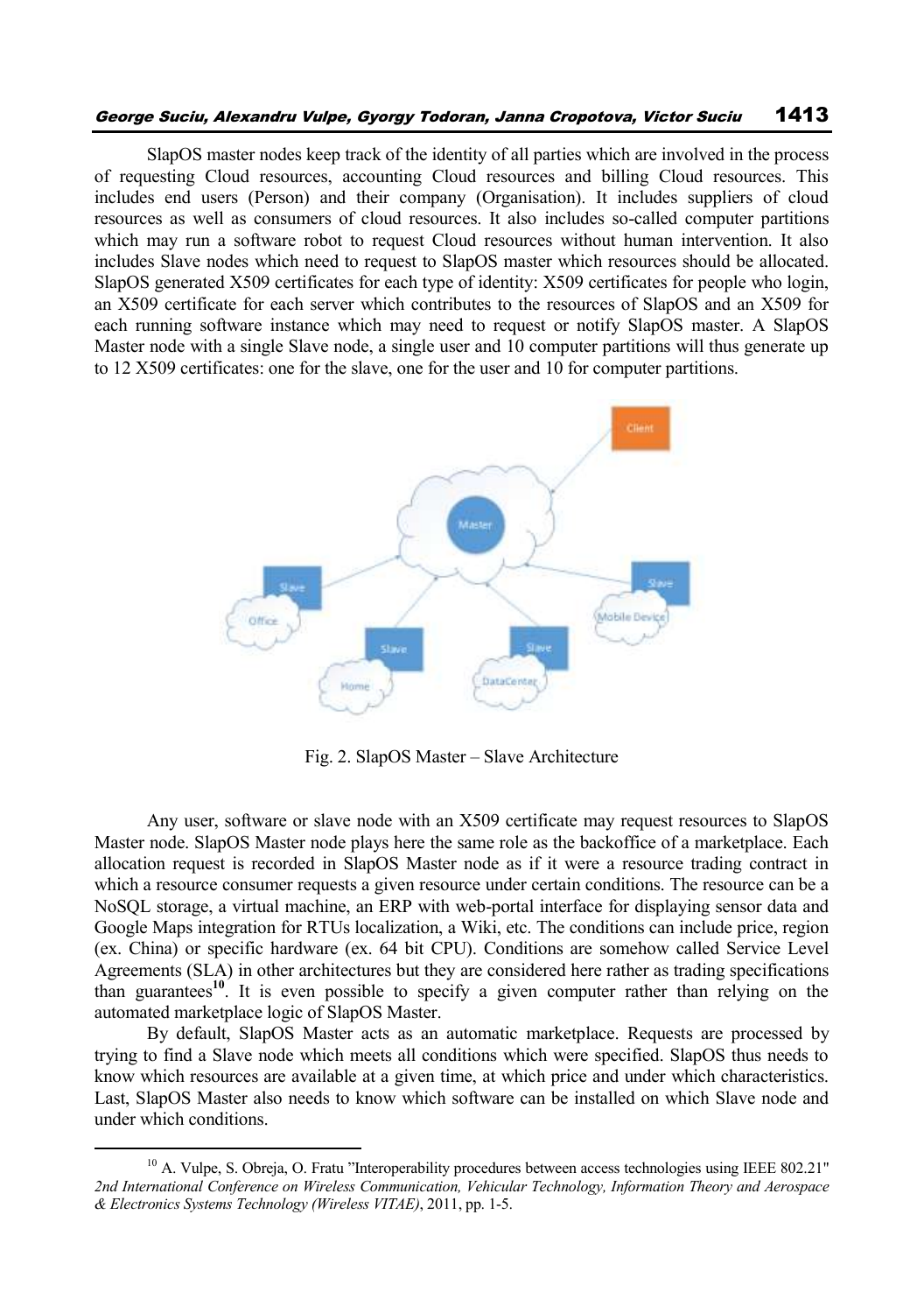SlapOS Slave nodes are relatively simple compared to the Master node. Every slave node needs to run software requested by the Master node. It is thus on the Slave nodes that software is installed. To save disk space, Slave nodes only install the software which they really need.

Each slave node is divided into a certain number of so-called computer partitions. One may view a computer partition as a lightweight secure container, based on Unix users and directories rather than on virtualization. A typical barebone PC can easily provide 100 computer partitions and can thus run 100 RTU web portals or 100 sensors monitoring sites, each of which with its own independent database. A larger server can contain 200 to 500 computer partitions.

SlapOS approach of computer partitions was designed to reduce costs drastically compared to approaches based on a disk images and virtualization. As presented in Fig. 3, it does not prevent from running virtualization software inside a computer partition, which makes SlapOS at the same time cost efficient and compatible with legacy software.



Fig. 3. SlapOS Slave Node

SlapOS Slave software consists of a POSIX operating system, SlapGRID, supervisord and buildout**<sup>11</sup>**. SlapOS is designed to run on any operating system which supports GNU's glibc and supervisord. Such operating systems include for example GNU/Linux, FreeBSD, MacOS/X, Solaris, AIX, etc

SlapOS relies on mature software: buildout and supervisord. Both software are controlled by SLAPGrid, the only original software of SlapOS. SLAPGrid acts as a glue between SlapOS Master node (ERP5) and both buildout and supervisord, as shown in Fig. 4. SLAPGrid requests to SlapOS Master Node which software should be installed and executed. SLAPGrid uses buildout to install software and supervisord to start and stop software processes. SLAPGrid also collects accounting data produced by each running software and sends it back to SlapOS Master.

Supervisord is a process control daemon. It can be used to programmatically start and stop processes with different users, handle their output, their log files, their errors, etc. It is a kind of much improved init.d which can be remotely controlled. Supervisord is lightweight and old enough to be really mature (ie. no memory leaks).

Buildout is a Python-based build system for creating, assembling and deploying applications from multiple parts, some of which may be non-Python-based. Buildout can be used to build C, C++, ruby, java, perl, etc. software on Linux, MacOS, Windows, etc. Buildout can either build applications

 $\overline{a}$ 

<sup>&</sup>lt;sup>11</sup> J.P. Smets-Solanes, C. Cerin, and R. Courteaud, "SlapOS: A Multi-Purpose Distributed Cloud Operating System Based on an ERP Billing Model," *IEEE International Conference on Services Computing (SCC)*, pp.765-766, July 2011.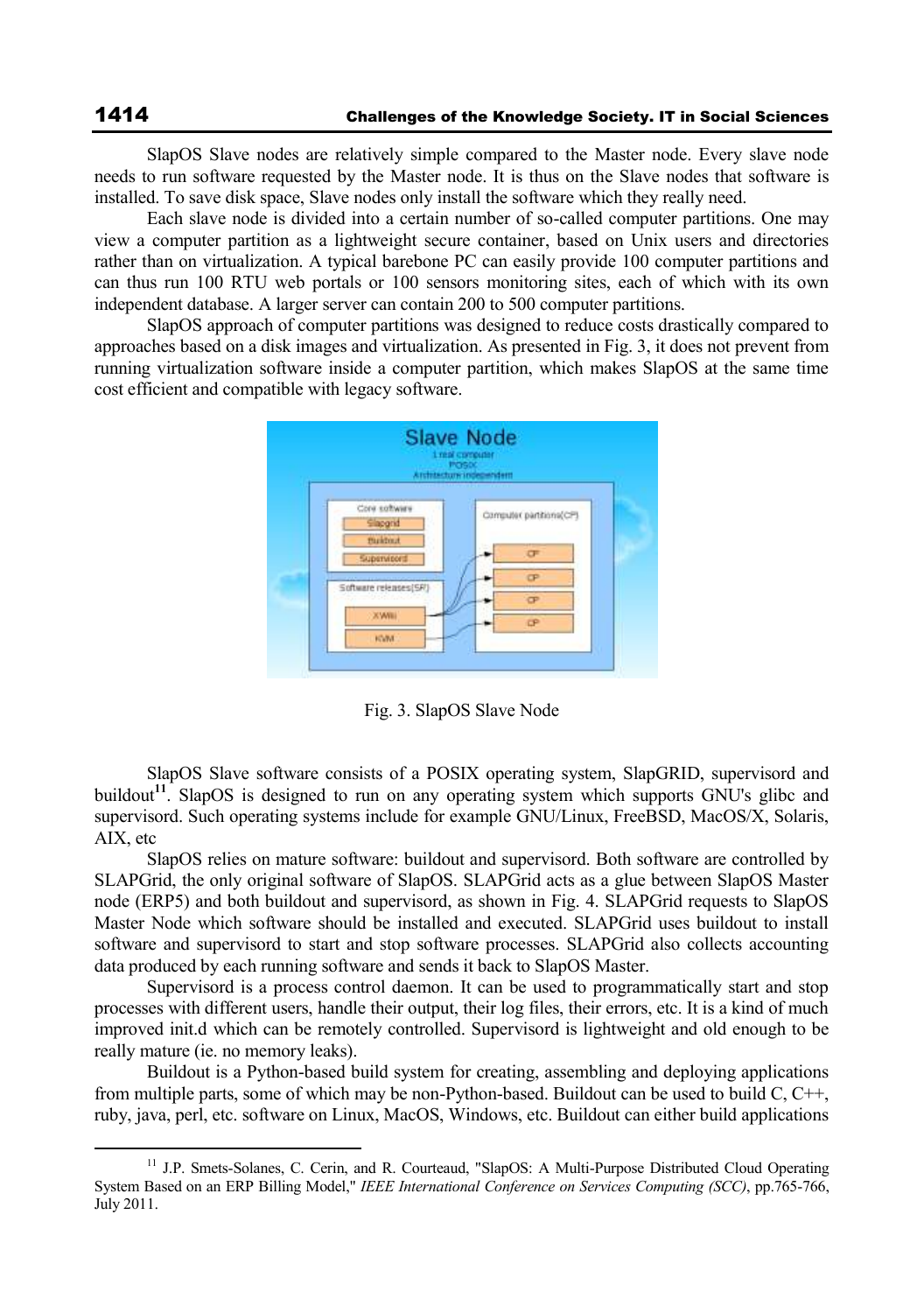by downloading their source code from source repositories (subversion, git, mercurial, etc.) or by downloading binaries from package repositories (rpm, deb, eggs, gems, war, etc.). Buildout excels in particular at building applications in a way which is operating system agnostic and to automate application configuration process in a reproducible way.



Fig. 4. SlapOS Kernel and User Software

Every computer partition consists of a dedicated IPv6 address, a dedicated local IPv4 address, a dedicated tap interface (slaptapN), a dedicated user (slapuserN) and a dedicated directory (/srv/slapgrid/slappartN). Optionally, a dedicated block device and routable IPv4 address can be defined.

# **CONCLUDING REMARKS**

A Smart City deployment requires the integration of a distributed open sensor network and a decentralized cloud-based platform.

The current research explored the characteristics of a cloud platform for smart cities deployment with the focus on validating the platform's ability to deliver tailored IoT functionalities via the cloud middleware.

Furthermore, we will develop the proposed framework to include also applications for smart villages that will result in novel approaches for the monitoring of the agri-food supply chain and environmental monitoring in rural areas.

#### **REFERENCES**

- P. McFedries, "The cloud is the computer," *IEEE Spectrum Online*, August 2008. Electronic Magazine, available at http://www.spectrum.ieee.org/aug08/6490.
- Vermesan and P. Friess "Internet of things-Global Technological and Societal Trends", Denmark: River Publishers, 2011.
- EU FIRE project http://www.ict-fire.eu/home/fire-projects.html.
- M. Kranz, L. Roalter, and F. Michahelles, "Things That Twitter: Social Networks and the Internet of Things", *What can the Internet of Things do for the Citizen (CIoT) Workshop at The Eighth International Conference on Pervasive Computing (Pervasive 2010)*, Helsinki, Finland, May 2010.
- G. C. Fox, S. Kamburugamuve, and R. Hartman "Architecture and Measured Characteristics of a Cloud Based Internet of Things", *API Workshop 13-IoT Internet of Things, Machine to Machine and Smart*